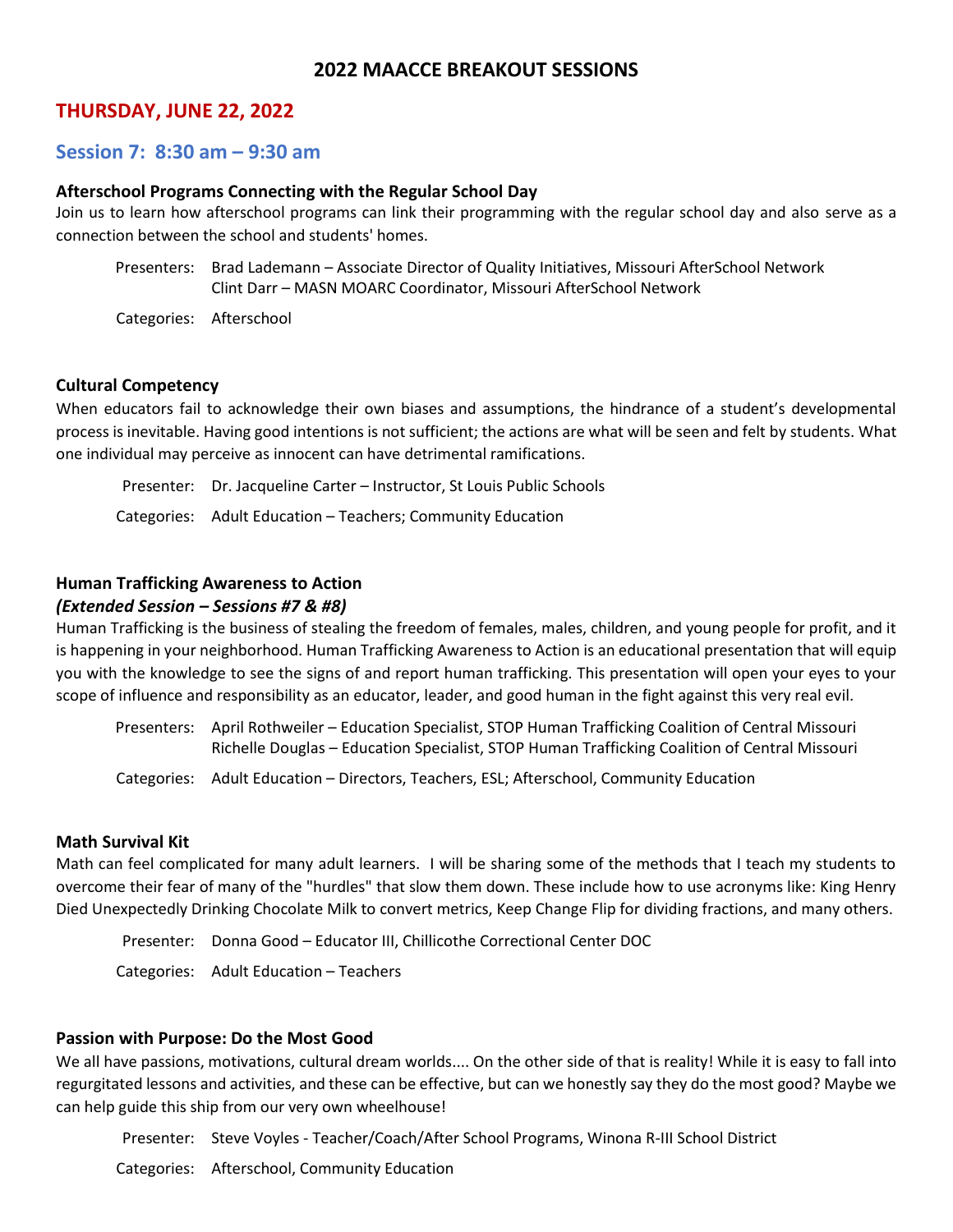## **Student Mental Health Taskforce**

This presentation will highlight the work the Missouri Department of Higher Education and Workforce Development is doing in the mental health space.

Presenter: Jaron Vail - Program Specialist, Missouri Department of Higher Education and Workforce Development

Categories: Adult Education – Directors, Teachers, ESL; Afterschool, Community Education

### **Own It! Recognizing the Dynamics of Privilege and Oppression in the Classroom**

In this presentation, participants will be introduced to foundational concepts of identity, privilege, and oppression. They will be guided in a brief exploration of their own identity and asked to reflect on the dynamics created in their classroom environments by different identities. We will also explore some tactics and practices to help foster more inclusive classroom environments.

```
Presenter: Brad Turnbull – ELL Instructor, Macon AEL
Categories: Adult Education – Directors, Teachers, ESL; Community Education
```
## **Session 8: 9:45 am – 10:45 am**

### **Beyond The Binary: Fostering Gender Inclusive Classrooms**

In this presentation, participants will explore key concepts of gender and learn more about identities outside of the traditional male and female. We will cover basic knowledge and discuss strategies that will help to foster a more inclusive classroom for transgender, non-binary, and gender nonconforming individuals. we will cover a broad range of information from pronouns to practices.

Presenter: Brad Turnbull – ELL Instructor, Macon AEL

Categories: Adult Education – Directors, Teachers, ESL; Community Education

## **Come Explore the World of Opportunities MOLearns has to Offer**

Round Table Format with small group discussions

MOLearns has been the leading distance education model for Adult Education and Literacy programs in Missouri since 2001. Join us to learn more about the MOLearns online program and have the opportunity to break into small groups with our experienced online teachers for a question-and-answersession along with a chance to view our curriculum. Learn how MOLearns can help your students become successful online learners.

Key Features of MOLearns

- Flexibility 24/7 –students may complete on their schedule, day or night
- Experienced, dedicated instructors that are both teacher and motivator
- Individualized learning plans for each student based on TABE diagnostics
- Pre and post testing offering limited virtual testing
- Instruction through curriculum developed specifically for and by MOLearns
- Canvas LMS platform prepares students for higher education environments
- Synchronous and asynchronous learning
- Building digital literacy and other skills needed for college/job placement

Presenters: Tina Hunsel – Online Instructor, MOLearns Tania Langreher – Online Instructor, MOLearns Debbie Calderon – Online Instructor, MOLearns Laura Hernke – Online Facilitator, MOLearns

Categories: Adult Education – Directors, Teachers